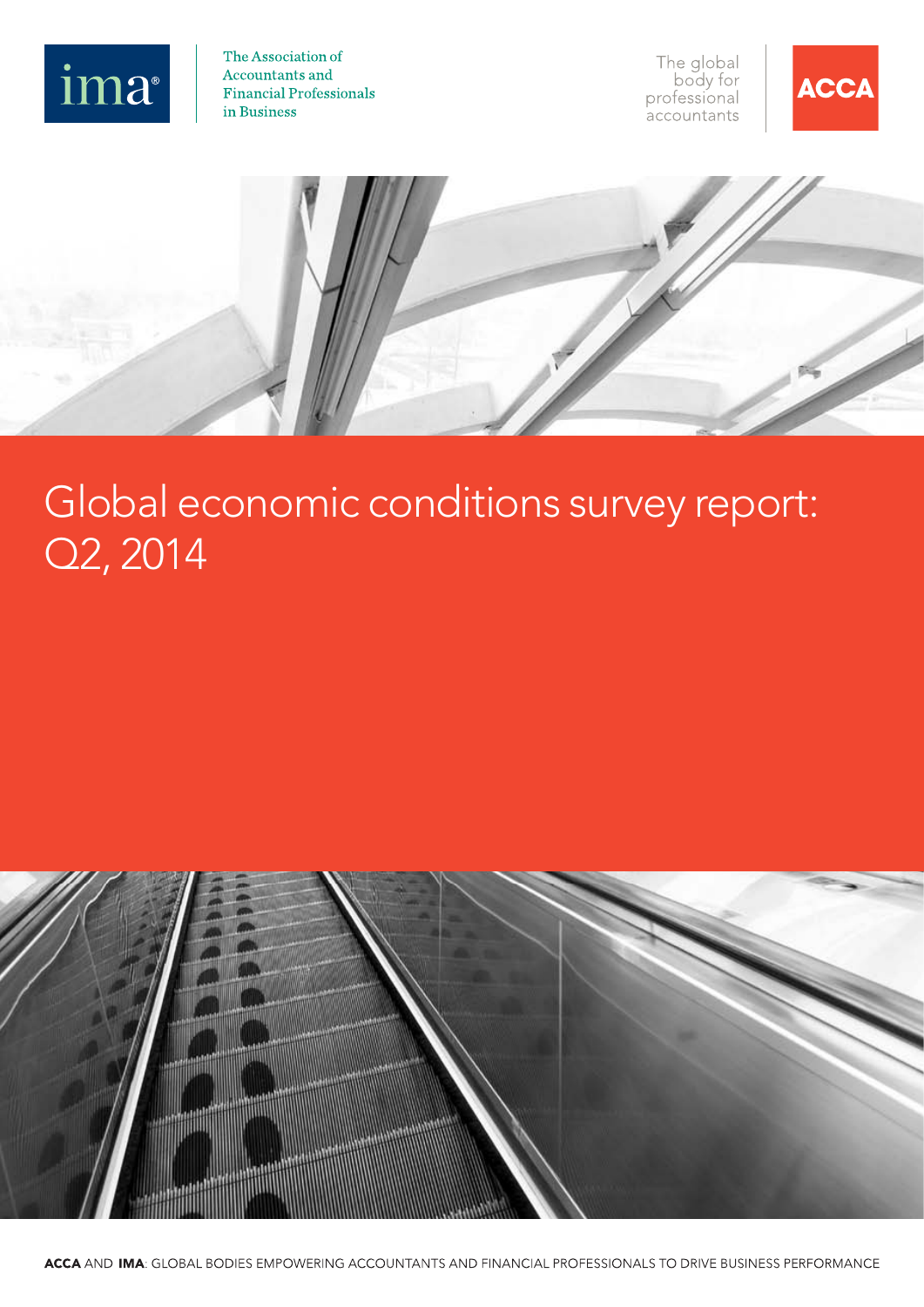# About ACCA

ACCA (the Association of Chartered Certified Accountants) is the global body for professional accountants. We aim to offer business-relevant, firstchoice qualifications to people of application, ability and ambition around the world who seek a rewarding career in accountancy, finance and management.

Founded in 1904, ACCA has consistently held unique core values: opportunity, diversity, innovation, integrity and accountability. We believe that accountants bring value to economies in all stages of development. We aim to develop capacity in the profession and encourage the adoption of consistent global standards. Our values are aligned to the needs of employers in all sectors and we ensure that, through our qualifications, we prepare accountants for business. We work to open up the profession to people of all backgrounds and remove artificial barriers to entry, ensuring that our qualifications and their delivery meet the diverse needs of trainee professionals and their employers.

We support our 162,000 members and 428,000 students in 173 countries, helping them to develop successful careers in accounting and business, with the skills needed by employers. We work through a network of over 89 offices and centres and more than 8,500 Approved Employers worldwide, who provide high standards of employee learning and development.

# About IMA®

IMA® (Institute of Management Accountants), the association for accountants and financial professionals in business, is one of the largest and most respected associations focused exclusively on advancing the management accounting profession. Globally, IMA supports the profession through research, the CMA® (Certified Management Accountant) program, continuing education, networking, and advocacy of the highest ethical business practices. IMA has a global network of more than 65,000 members in 120 countries and 200 local chapter communities. IMA provides localised services through its offices in Montvale, N.J., USA; Zurich, Switzerland; Dubai, UAE; and Beijing, China.

## **CONTACTS**

For further information about the Global Economic Conditions Survey and the series of quarterly reports, please contact:

Emmanouil Schizas Senior Economic Analyst , ACCA +44 (0)20 7059 5619 [emmanouil.schizas@accaglobal.com](mailto:emmanouil.schizas@accaglobal.com)

Dr Raef Lawson Professor-in-Residence and Vice President of Research Institute of Management Accountants +1 201 474 1532 [rlawson@imanet.org](mailto:rlawson@imanet.org)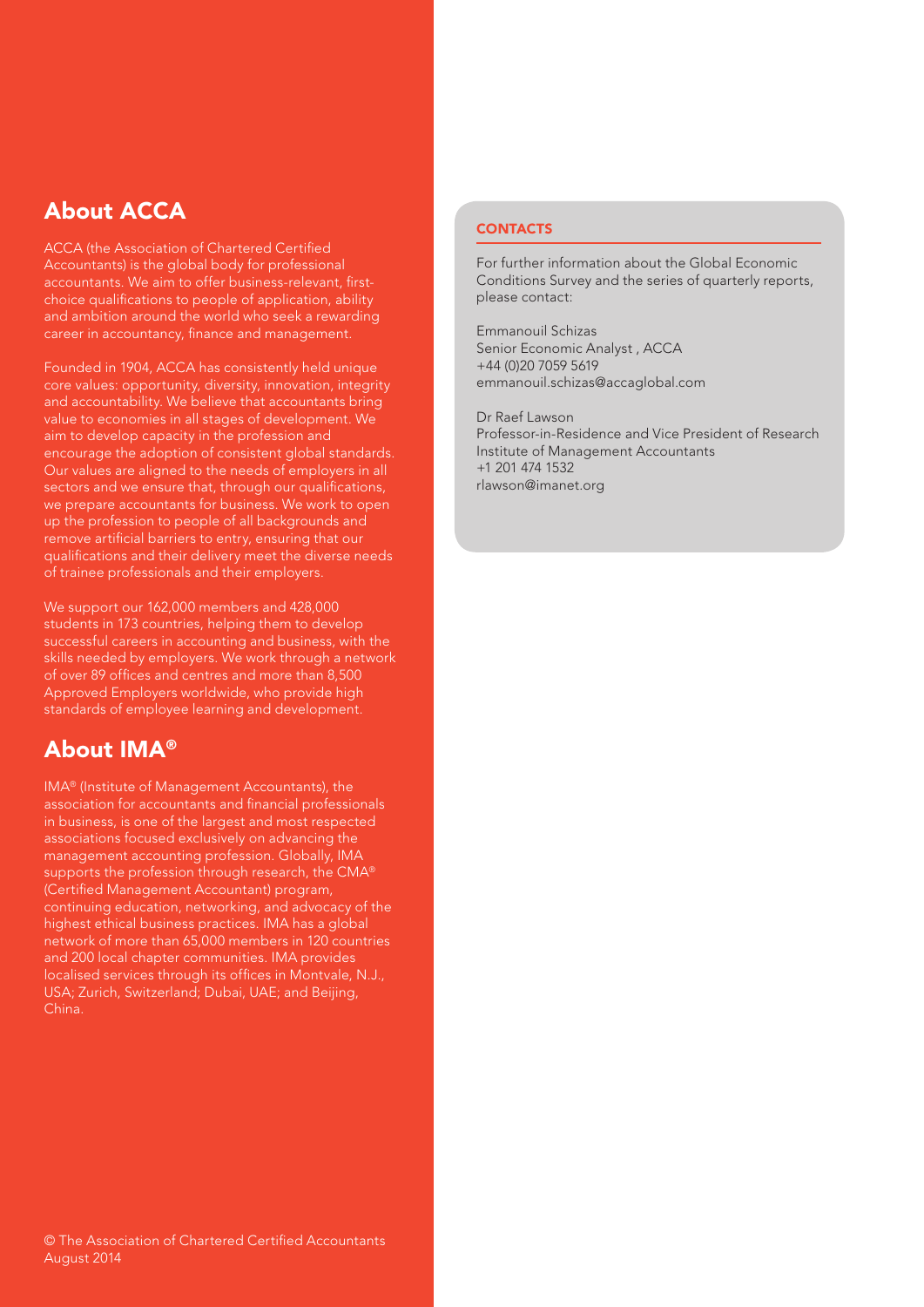# Global economic conditions survey report: Q2, 2014

### **INTRODUCTION**

The Global Economic Conditions Survey (GECS), carried out jointly by ACCA and IMA, is the largest regular economic survey of accountants in the world, in terms of both the number of respondents and the range of economic variables it monitors. Its main indices are good predictors of GDP growth in the OECD countries and daily trend deviations correlate well with the VIX or 'fear' index, which measures expected stock price volatility.

This is the 22nd edition of the survey, and the 11th since ACCA and IMA first joined forces to conduct this research. Over the years, GECS has been covered in the international, national and local press about 6,500 times, and its combined dataset now includes more than 41,000 responses. A review of the first five years of the survey, *Five Years of the Global Economic Recovery,* was published by ACCA and IMA in July 2014.<sup>1</sup>

Fieldwork for the Q2 2014 GECS took place between 29 May and 25 June 2014, and attracted just under 1,100 responses from ACCA and IMA members around the world; 430 of those were senior finance professionals, including 86 CFOs.

As always, ACCA and IMA are deeply grateful to all members who gave up their time to respond to the survey. Finance professionals have front-row seats to the recovery, and it is their first-hand accounts of business conditions on the ground that make the GECS a trusted barometer for the global economy.

<sup>1.</sup> *Five Years of the Economic Recovery,* ACCA and IMA, 2014. [http://www.accaglobal.com/lk/en/technical](http://www.accaglobal.com/lk/en/technical-activities/technical-resources-search/2014/july/five-years-of-the-global-economic-recovery.html)[activities/technical-resources-search/2014/july/five-years-of-the-global-economic-recovery.html](http://www.accaglobal.com/lk/en/technical-activities/technical-resources-search/2014/july/five-years-of-the-global-economic-recovery.html)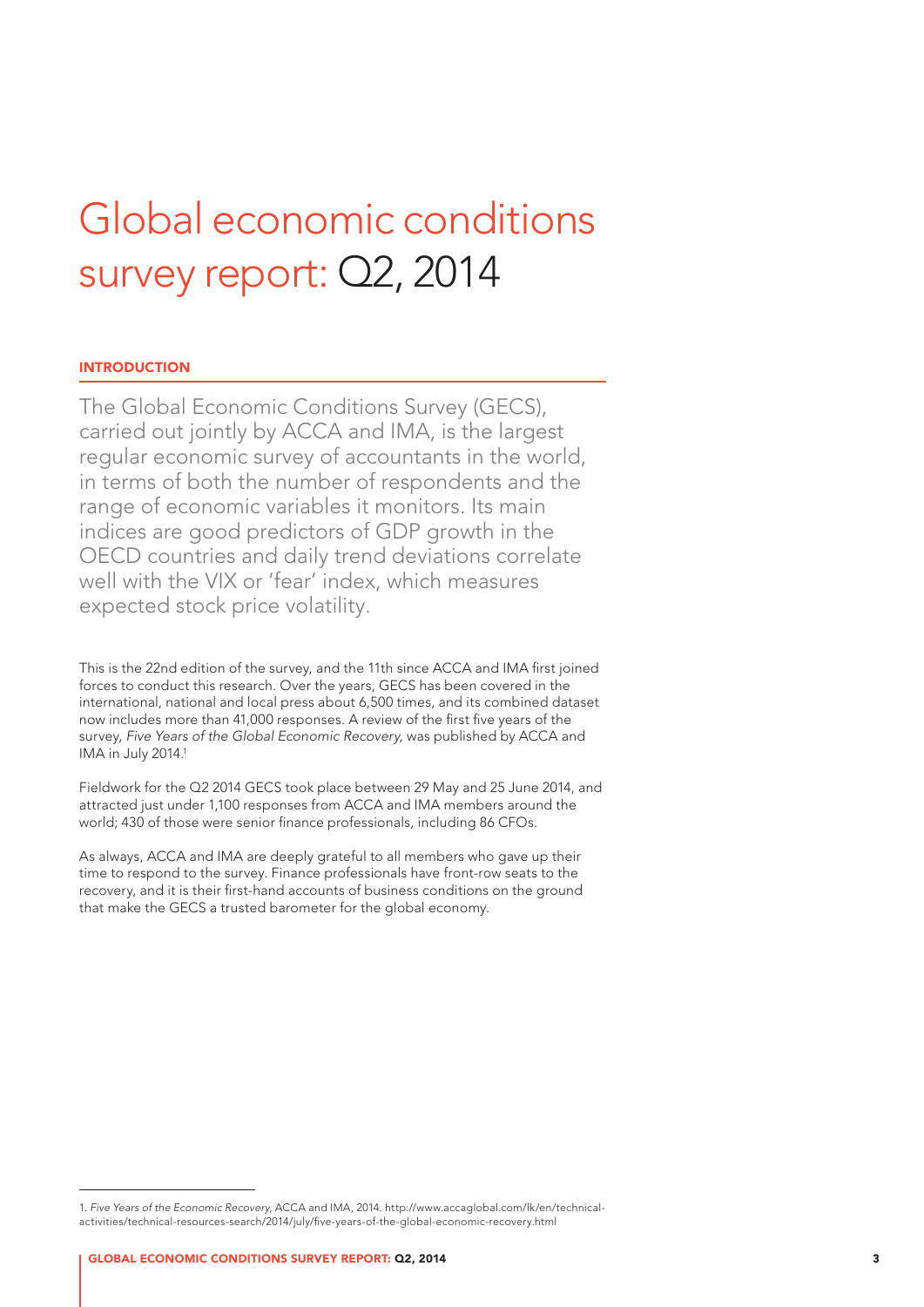#### GLOBAL RECOVERY LOSES MOMENTUM IN MID-2014, AS MAJOR MARKETS RELY ON EASIER FINANCE AND SHORT-TERM BOOSTS TO SHORE UP **CONFIDENCE**

At first glance (see Figure 1), the second quarter of 2014 appears to have been a time of relative calm for the global economy. At the global level, the survey registered only a marginal loss of confidence compared to early 2014, as 30% of respondents reported confidence gains (unchanged on last quarter) and 32% reported a loss of confidence (up marginally from 31%).

Similarly, respondents' macro-economic outlook remained mostly unchanged, with a steady 58% believing that conditions were improving or about to do so, and 38% believing that conditions were deteriorating.

This apparent stability is, however, a complex outcome, resulting from the combination of lacklustre expectations of business performance going forward and an improved investment environment. Business opportunities grew only marginally in the second quarter of 2014, while demand and cashflow conditions weakened, following eighteen months of more or less steady improvement. However, access to growth capital continued to improve, and opportunities for asset purchases and non-organic growth continued to proliferate. As a result, business capacity building, including recruitment and capital spending, continued to grow, albeit at a slower pace than over the last year.

These aggregate global figures disguise significant variation at the regional and sector level. As Figure 2 demonstrates, business confidence was down throughout Western Europe, Asia-Pacific, Africa and the Middle East, while most of the confidence gains have come from North America, South Asia, the Caribbean and a temporary rebound in Central and Eastern Europe.



2011 2012 2012 2012 2012 2013 2013 2013 2013 2014 2014

#### Figure 1: Major GECS Indices, Q4 2011 to Q2 2014

## Figure 2: GECS business confidence indices by region





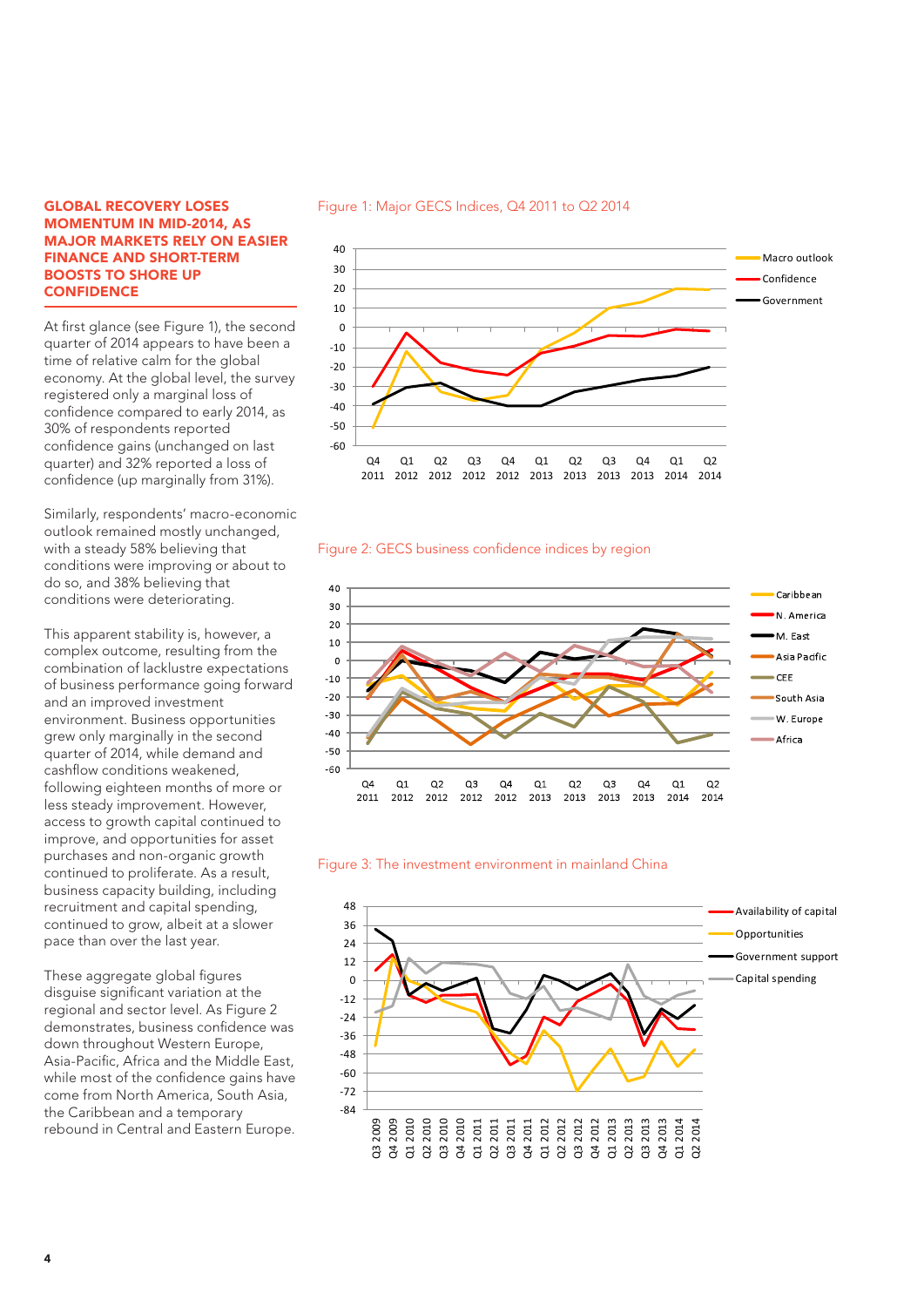Among the larger ACCA and IMA markets, only Malaysia stands out as a clear winner over the last quarter, building further on confidence gains made earlier in the year. In others, including the US, Russia and China, respondents also reported confidence gains, but these were not enough to reverse the general downward trend over the first half of 2014. Finally, business confidence fell for a second consecutive quarter in major European markets such as the UK and Ireland, which had staged a dramatic recovery throughout 2013.

Many of the confidence gains in individual markets will almost certainly prove temporary. The Russian and Chinese figures, in particular, may owe much to the success of a range of far-reaching economic negotiations, including a \$400bn deal for the supply of natural gas to the latter, completed just ahead of GECS fieldwork. While undoubtedly significant, these will not impact conditions on the ground for years to come. Moreover, confidence figures throughout Central and Eastern Europe do not yet reflect the renewed geopolitical risks stemming from the controversial crash of flight MH17 and its aftermath.

#### Figure 4: Impact of fundamentals on global business confidence



#### Figure 5: The legacy of the taper



That said, it's also worth noting that the ongoing trend of China's slowdown (Figure 3), which has driven much of the development of the global economy over the last five years, is showing signs of coming to an end, or at least settling into a 'new normal.'

#### SUBSTANTIAL RISKS AND IMBALANCES REMAIN

As Figure 4 demonstrates, global business confidence has once again become more contingent on financial stability. The persistence, for a second year running, of this worrying trend suggests that the recovery is becoming increasingly confined to small pockets of stability within the global economy, as ACCA and IMA have repeatedly warned. At the same time, the impact of non-organic growth opportunities on business confidence has recovered, while that of organic business opportunities and access to growth capital has remained low after falling significantly in early 2014. This combination casts further doubts on the health of the global recovery; but in some parts of the world, particularly sub-Saharan Africa, such patterns are more pronounced, hinting at the risk of a significant crisis to come.

Meanwhile, emerging markets have fallen further behind the OECD countries in terms of business performance, matching the record confidence gap last seen in late 2013. Although this post-Taper performance gap is narrowing in terms of access to growth capital, government support, and investment in skills, it is widening in terms of revenue and capital spending (see Figure 5). Even if these findings can be taken as evidence that the impact of the Taper is beginning to fade, there is no doubt it will remain relevant for some time.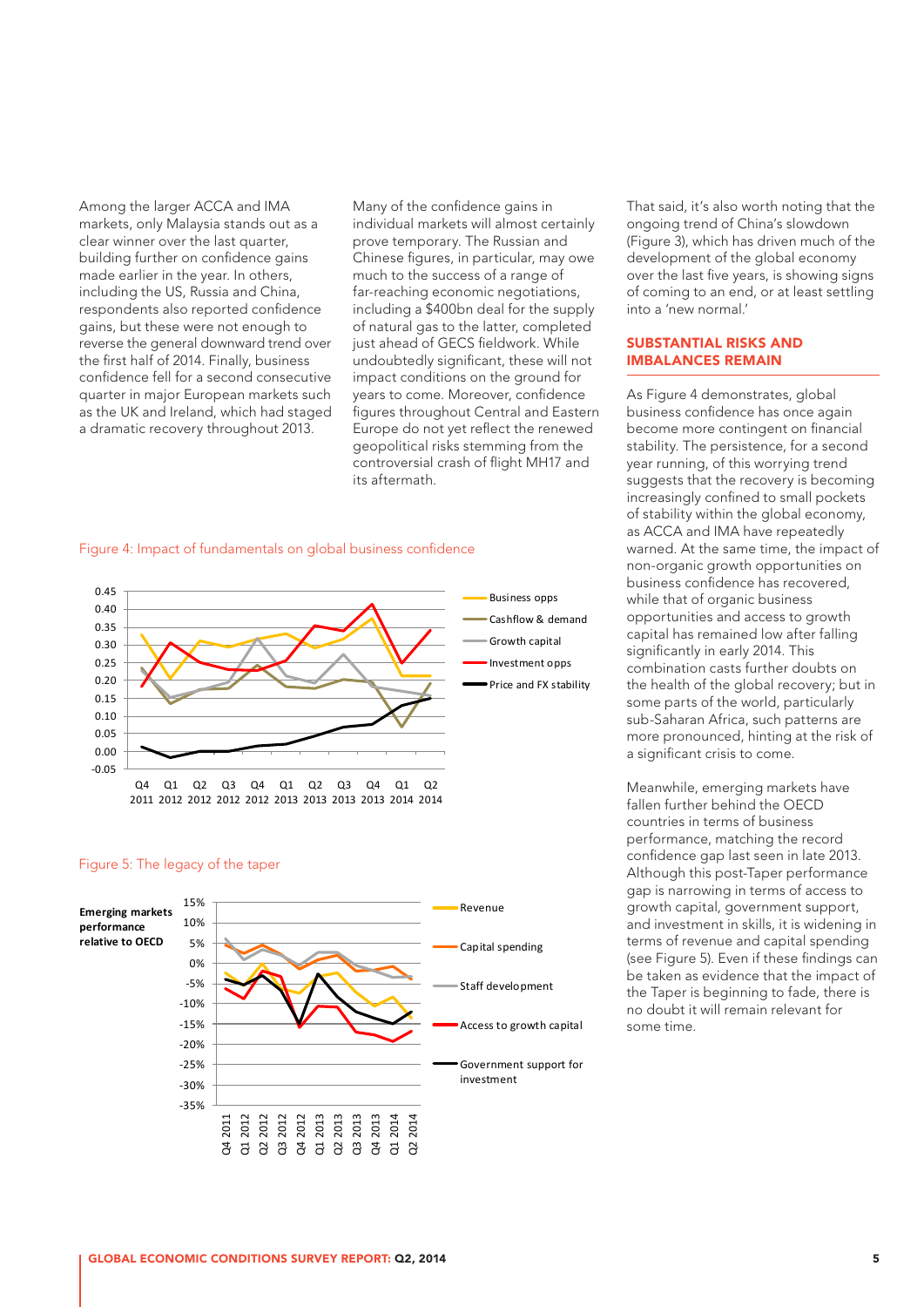#### LEADING FINANCIALS WAKE UP TO TOUGH TIMES AHEAD

In analysing the dynamics of the recovery in Q2 2014, the sector perspective is possibly even more important than the regional one. Confidence among large financials around the world fell significantly, and in the case of developed countries the change since late 2013 has been particularly stark (see Figure 6). This stands in contrast to the OECD countries' real economies, which have built up steady confidence gains.

Some of this loss of confidence is likely to be down to geopolitical risks such as the threat of sanctions against Russia. Some is also likely to be down to a mix of cyclical factors, including expectations of easing property prices and rising interest rates in major markets such as the US, Ireland and the UK. Finally, some is undoubtedly due to regulatory pressures. The upcoming EU-wide stress testing exercise, whose details were announced in late May, as well as news of tighter stress testing rules in the US will have caused concern. Similarly, financial services firms will have noted the negotiations leading up to BNP Paribas' recordbreaking \$8.9bn sanction-busting fine, and registered a clear change of course in regulatory enforcement.

#### RISING BUSINESS DYNAMISM LEAVES AFRICA TRAILING BEHIND

As Figure 7 demonstrates, indicators of business dynamism continued to rise in the second quarter of 2014 in both developed and emerging markets. As a rule, developed markets proved slightly more dynamic, but there were significant regional variations underlying this picture that cut across the OECD/non-OECD country divide.

All three dynamic indicators – capital spending, new orders and headcount – were up in North America and south Asia. Africa and the Middle East fared worst, with all three indicators either falling or stable. A more mixed picture appeared throughout Europe and the Asia-Pacific region, where capital



#### Figure 7: GECS dynamic indicators in developed and emerging markets.







**Expected levels of government spending over the next 5 yrs** 

#### Figure 6: GECS Confidence Index by sector and developed country status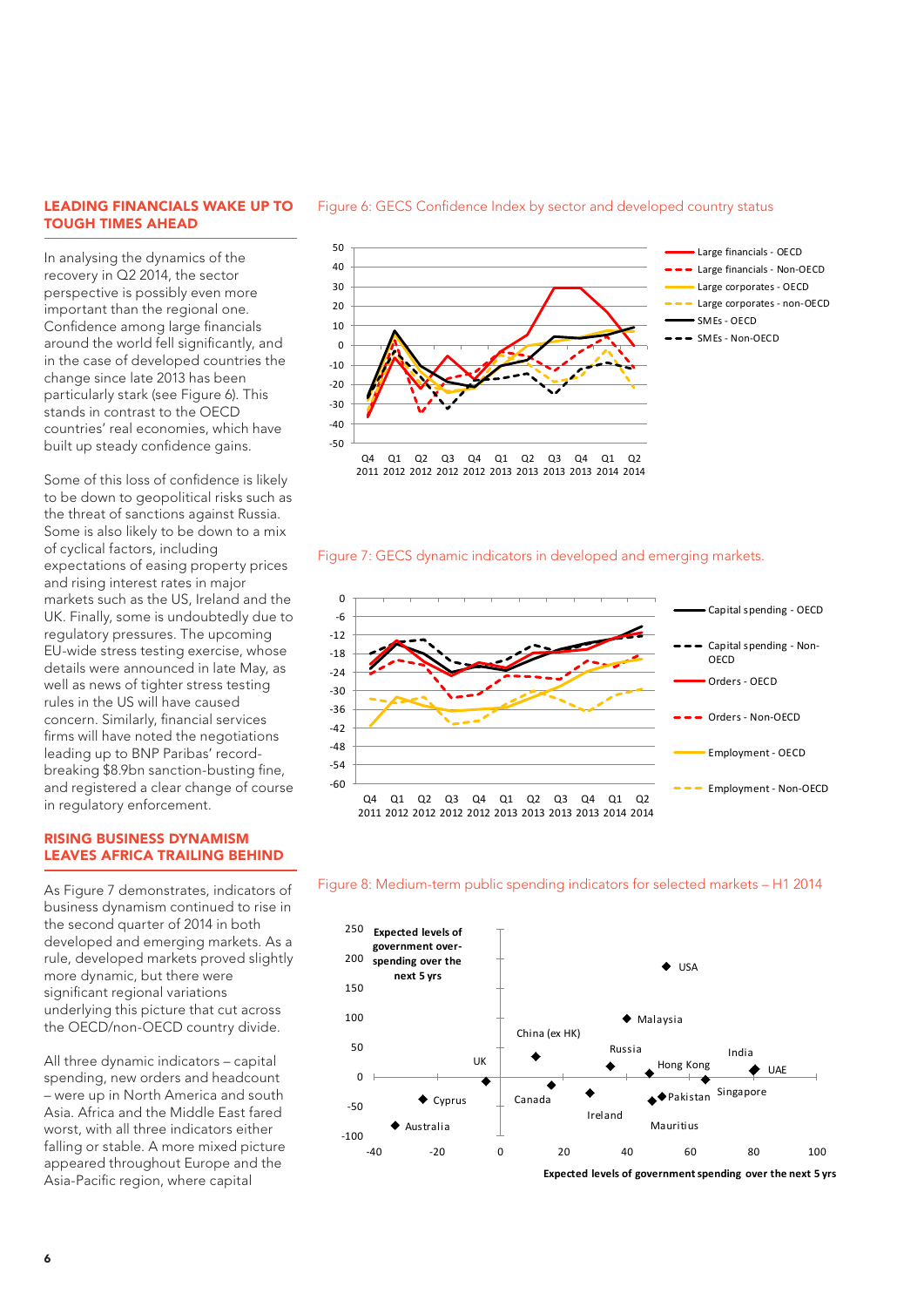spending fell and net job creation rose, while new orders were stable or rose only marginally. Finally, after a long period of under-investment, capital spending and job creation rose in the Caribbean, despite falling new orders.

#### BIG SPENDERS' BELT TIGHTENING CONTINUES INTO Q2, BUT SPENDING EXPECTATIONS RISE THROUGHOUT SOUTH ASIA

As Figure 8 shows, the GECS' traditional map of world fiscal policy has changed somewhat over the past year. Comparing the first halves of 2013 and 2014, countries such as Canada and Ireland appear to have moved out of their respective periods of austerity, while expectations of public spending have fallen substantially in Malaysia and China. Other countries, such as the UK and crisis-hit Cyprus, appear to be making an extraordinarily fast transition out of their respective fiscal adjustment programmes but their scope for increasing spending is extremely limited.

During the second quarter of 2014, expectations of public spending fell in the US, mainland China, Russia and the UAE, some of the survey's traditional Big Spenders, but rose further in others, such as Malaysia, Pakistan and (particularly) post-election India. Malaysia and the US remain the countries with the most controversial fiscal policies, with the majority of US respondents almost certainly believing that their government's fiscal policies are unsustainable.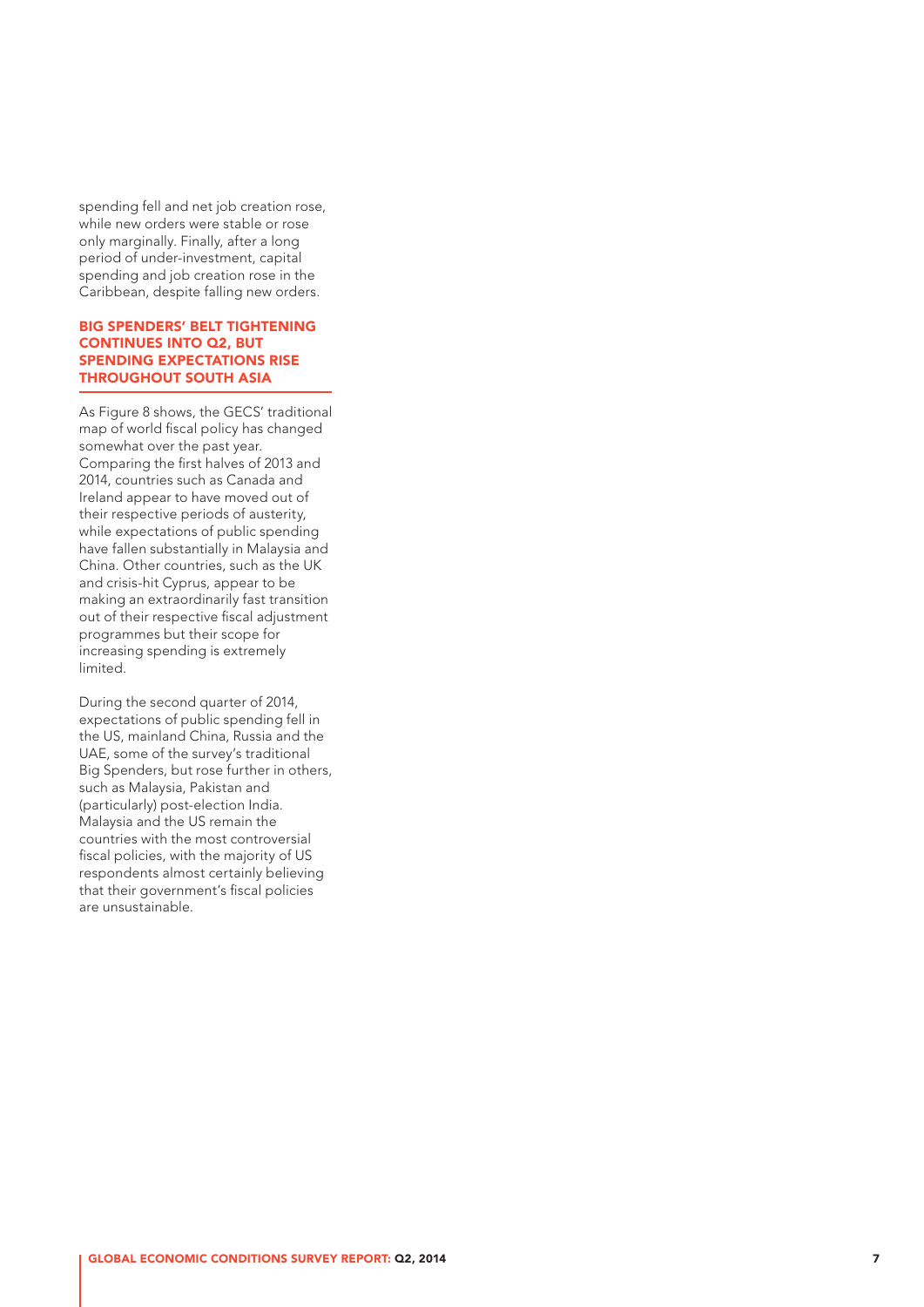# Views from the coalface

## IMPRESSIONS AND COMMENTARY FROM SELECTED MARKETS

'Increased competition has led to unprecedented exploitation and use of both ethical and unethical tactics to win contracts and engagements.'

Supervisor, Big Four accountancy firm, Bahrain

'Loss of international business has reduced the number of professionals on the island and has resulted in lower consumer spending. Professionals spend an estimated \$4,000 on average per month on rent, food, entertainment, transport. Therefore, if 2,000 persons have been lost, that results in \$8 million monthly spending lost along with its multiplier effect.'

Controller, medium-sized airport, Bermuda

'Our economy has seen a significant increase in mining, prospecting and explorations for base metals, and this has added lots of optimism in the future of the country. Some mining operations that have previously shut due to decline in metal prices and operating challenges are resuming their operations. There is a slight hope that in the not-so-distant future, the economy will be back to full throttle.'

Manager, Large mining company, Botswana

'Our company protects the trucking sector through insurance. Decreased manufacturing has led to decreased demand for logistics, in turn decreasing the number of trucks/lorries on the road. Meanwhile, we're facing increased re-insurance costs, increasing compliance requirements, and unethical competitors.'

Controller, small insurer, Canada

'With a budget deficit of over 3% and public debt above 60% of GDP, both above EU standards, the government is cutting spending in an effort to bring

those numbers down. This has had a negative effect on spending in the entire economy, the willingness of banks to provide loans, and customers' willingness to increase their orders.'

Manager, private equity, Croatia

'Huge infrastructure development has attracted foreign firms and consultancy projects have soared, with engagements ranging from tax to finance and company set-up.'

Consultant, Big Four accountancy firm, Ethiopia

'The major economic development has been the depreciation of the local Ghanaian currency, coupled with strict regulations from the Bank of Ghana to freeze and close all foreign accounts owned by individuals and businesses. Barring individuals and businesses from trading in foreign currency has affected businesses and economic performance.'

Accountant, small financial, Ghana

'Legislation regarding bad loans has been relaxed to the benefit of the banks. This has allowed the bank I work for more flexibility in exercising guarantees and making collections.'

#### Manager, large financial, Greece

'GST [General Sales Tax] implementation and adoption is our major challenge for the next financial year. Knowledge of GST is still very limited among users and companies; training and information from the government should be publicly available at all times to support these changes.'

Accountant, medium-sized business, Malaysia

'Many companies are looking for a quick-fix solution to their problems, resulting only in temporary contracts. Many US companies function on this

basis. Dutch companies hire younger people who are cheaper, then have experienced hires prepare year-end reports and corrections to accounts. It's easier to start a business, for which you may obtain government funding, than to find employment.'

Self-employed book-keeper, the **Netherlands** 

'We have diversified our business through a group of companies. We helped clients secure some megaprojects in the areas of construction, power and telecoms in our country. This definitely increased our business growth and the performance of the JVs and outsourcing deals we are currently engaged in.'

CFO, mid-market company, Pakistan

'The Government has decided to allow private capital to flow into the oil and gas industry, which has until now been dominated by state owned capital.'

Internal auditor, large state-owned enterprise, China (mainland)

'Local companies have problems with attracting financing from international IPOs, debt placement or borrowing from international financial institutions. Therefore they scale down investment projects and seek loans from government-owned banks, such as VTB or Sberbank. This results in a decrease of demand for audit services provided by the Big Four, and clients migrating to second tier or local auditors.'

Senior manager, Big Four accountancy firm, Russia

'The increased budgets of major brands for Internet advertising have allowed us to capture more contracts, but the clients do not pay on time.'

Controller, online advertising agency, US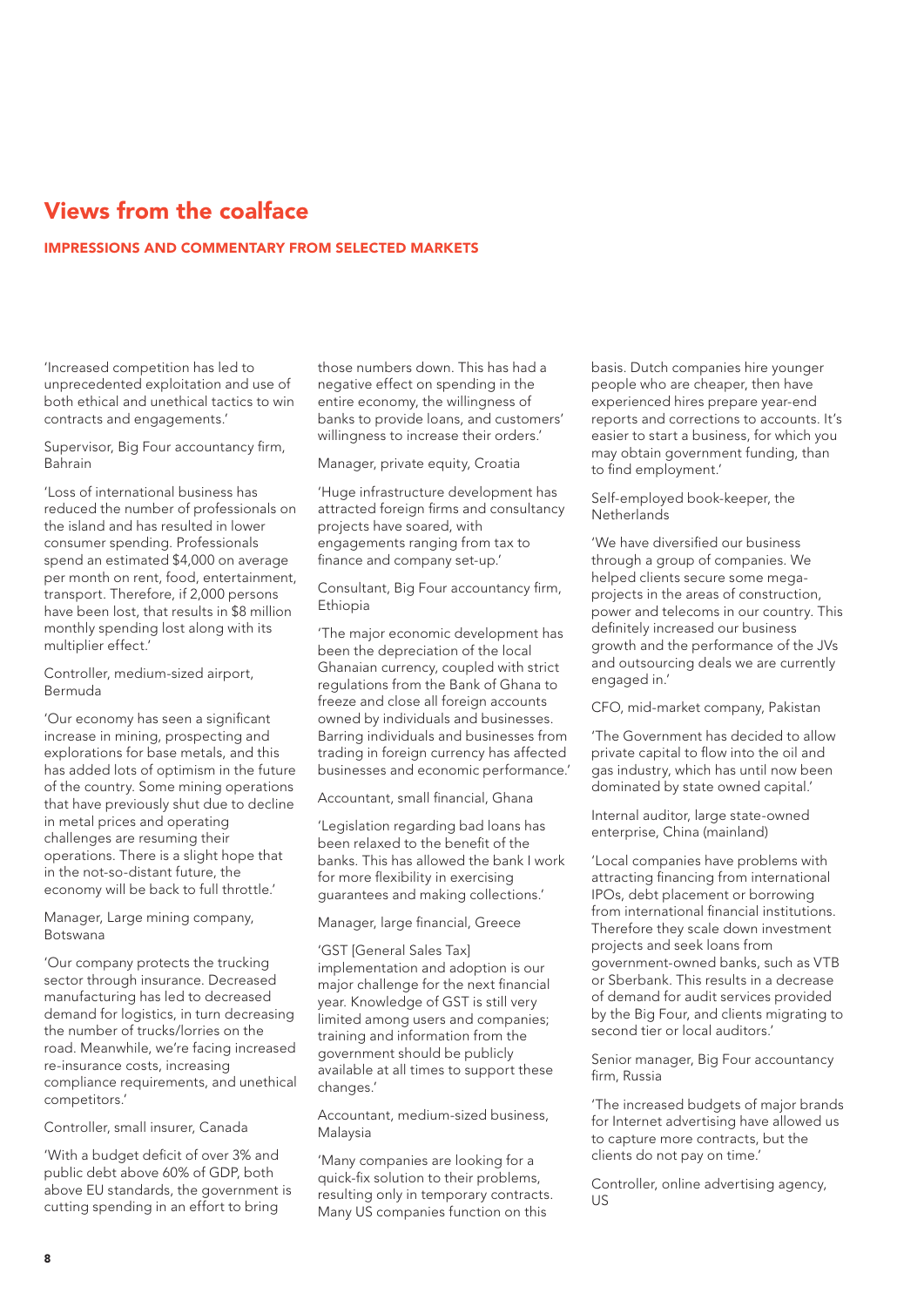## The fundamentals

#### NORTH AMERICA

#### Confidence boost to the US as investment powers on; retailers' confidence hints at consumer recovery

US respondents' macro-economic outlook brightened considerably in Q2 2014, with two thirds (67%, up from 60%) believing that things are getting better or are about to do so. The pessimists made up only 28% of the US sample, down from 37% previously.

For businesses, the most notable change since early 2014 was a significant further easing of access to growth capital, prompting an increase in capacity building – both capital spending and new hires. These developments in financing and investment are part of a longer trend, starting at least as far back the first quarter of 2013, which remains resilient.

Demand and cashflow conditions, however, once again struggled to keep up with business confidence, marking a full nine months of stagnation as consumers proved unable to prop up the recovery. As a result, business opportunities ticked up only marginally.

Overall, however, business confidence rose, and the US stood out as one of the few major markets where a genuine recovery is still underway. 32% of US respondents reported confidence gains over the last three months, up from 25% in early 2014. Only 23% reported a loss of confidence, down from 29%. Hightech sectors continued to lead the US recovery, although retailers have finally started to recover; this suggests that consumption is also ready to rebound, and should see an improvement in the third quarter. Regional convergence has continued in only part of the country, with business confidence rising in the south, west and mid-Atlantic, while the Northeast and Midwest have lagged behind (see Figure 9).

GECS has traditionally classified the US as one of the survey's 'Big Spenders', and US respondents to GECS have

consistently felt that public spending is inappropriately high. However, with consumption softening, US respondents were more dove-ish in Q2 2014 than at any time in the past two and a half years, which still left 70% calling for lower spending. Accordingly, although approval of government policies remained very low by global standards, it grew to its most positive in two and a half years.

#### Despite improving fundamentals, capital shortages and thoughts of austerity put the breaks on Canada's recovery

There is much to celebrate in the Canadian economy's performance during the first half of 2014. Cashflow and demand conditions continued to recover after bottoming out in late 2013 and inching upwards in early 2014. Business opportunities proliferated in the second quarter of 2014 and are up substantially year on year, although the first half of the year looks very likely to have been a short-term peak.

But dark clouds loom ahead for the Canadian economy. Despite a healthier outlook than what was on offer throughout 2013, a surprise tightening of business' access to growth capital forced business capacity building down in early 2014; this latest development, in fact, appears to be part of a generally downward trend that has lasted for just over a year. Meanwhile, expectations of medium-term government spending peaked in late 2013 as the economy slowed down, and now appear to be falling again, despite a modest recovery in the second quarter of 2014. On balance, Canadian respondents believe that fiscal policy is once again erring on the side of under-spending.

Even after accounting for the high level of seasonality in the Canadian GECS readings, the macro-economic outlook appears to have deteriorated in the

#### Figure 9: Business confidence in the US regions

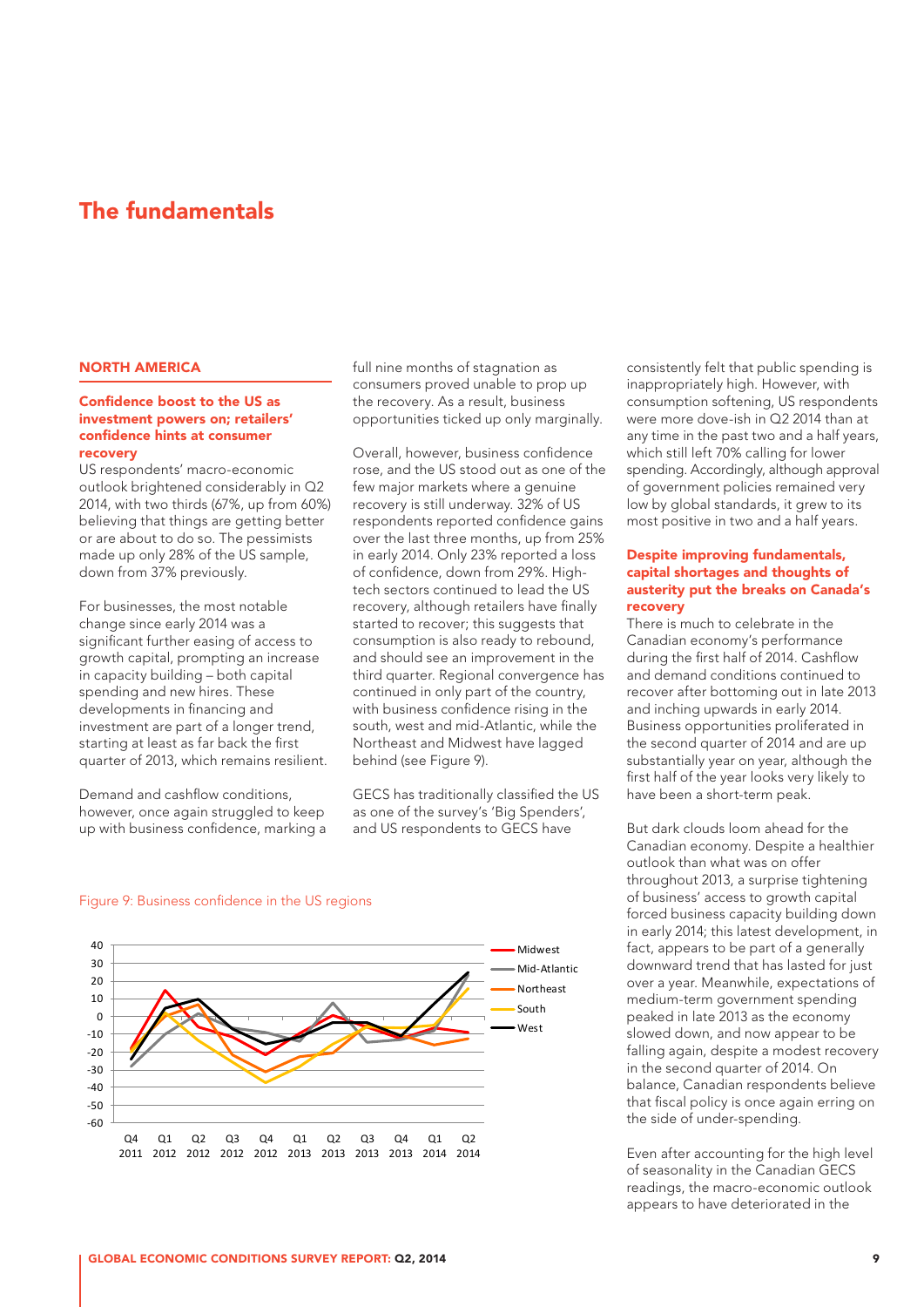second quarter of 2014. Although the optimists are still in the majority (55%), their numbers are down substantially from early 2014 (73%). The pessimists now make up 30% of the sample, up from 22%. Similarly, business confidence has fallen, with 25% of respondents reporting confidence gains, down from 29%, while 40% reported a loss of confidence, up from 26% in the first quarter. Both the macro outlook figures and the business confidence readings for Canada still represent significant year-on-year gains, however, and it is clear that the economy has put the most recent slowdown behind it.

#### Improving fundamentals support growing business confidence in the **Caribhoan**

The balance of business confidence in the Caribbean grew in the second quarter, with 23% of respondents reporting confidence gains, up from 14% in the previous quarter, and another 29% reporting a loss of confidence, down from 39% previously.

The rise in business confidence has mostly been down to improving fundamentals. Cashflow and demand became significantly stronger, and are now at their healthiest in two years, while prices and exchange rates stabilised slightly and business opportunities remained resilient after falling for nine consecutive months. Access to growth capital rebounded slightly in the second quarter, even though it remains subdued after more than a year of slow decline, and opportunities for inorganic growth remained very rare. As a result, business capacity building rebounded in the second quarter of 2014.

Looking forward, the macro-economic outlook for Caribbean economies has also improved slightly, although it remains far from upbeat. 45% of respondents in the Caribbean are now optimistic about the shape of their national economies, up from 42% previously, while the pessimists make up 52% of the sample, down from 53% previously.

#### WESTERN EUROPE

#### UK business confidence dips despite improved fundamentals, end of austerity in sight

Respondents in the UK reported a very significant improvement in cashflow and demand conditions, including new orders, to easily the highest levels in the last two and a half years. With prices and exchange rates stabilising and – crucially- access to growth capital easing, the recovery in UK business capacity building continued, and shows no immediate signs of weakening.

There are, however, also signs of trouble ahead for individual businesses: reported opportunities for both organic and inorganic growth dwindled in the second quarter of 2014, and could indicate a soft patch for the economy in the months to come.

On balance, UK respondents' macroeconomic outlook remained almost entirely unchanged, with 71% (up from 70%) believing that conditions were improving or about to do so. The pessimists only made up 27% of the UK sample (up from 26%).

Business confidence, on the other hand, dipped slightly in the second quarter of 2014, with 37% of UK respondents reporting confidence gains, down from 40% in the previous quarter. Only 22% (unchanged since Q1) reported a loss of confidence. Current independent forecasts for GDP growth in 2014 range from 2.4% to 3.5%; a forecast consistent with GECS readings would be at the very top of that range.

At the national/regional level, Scotland continued to outperform the rest of the UK for business confidence, due to more favourable cashflow and demand conditions and a better supply of business opportunities, and business confidence there has been mostly stable over the past two quarters. Among the English regions only the South West and North East showed signs of robust confidence growth in the first half of 2014.

This quarter marked a turning point in expectations of fiscal policy, as, for the first time since the recession, UK respondents now believed that public spending was due to increase over the next five years. But this shift in expectations also came with a warning, as on balance respondents felt that spending should not rise, but rather remain flat. Still, approval of government policy rose significantly, heading comfortably into positive territory for the first time since the GECS began.

#### Post-bailout euphoria dies down in Ireland as macro outlook darkens

Ireland's strong bounce-back was one of the major economic stories of 2013, but it appears to have come to an end in early 2014. Following a significant correction in the first quarter of the year, the second quarter of 2014 saw a marginal uptick in business opportunities, but cashflow and demand conditions deteriorated and access to growth capital tightened. This led to a very marginal fall in business confidence, with 34% of respondents reporting confidence gains (up from 32%) and 22% reporting a loss of confidence (down from 23%).

But while Irish finance professionals remained relatively upbeat about their organisations' prospects, their views about the Irish economy have started to become more pessimistic. In the second quarter of 2014, 37% of Irish respondents (up from 28%) believed the economy was deteriorating or stagnating, while 61% (down from 69%) believed it was on the mend. More than two years of constant improvement in their expectations of public spending also came to an end, and on balance respondents saw a greater risk of government under-spending in the medium term. As a result of this more pessimistic macro outlook, business investment and capacity building, which have been recovering strongly over the past two years, fell. Approval of government policies also fell sharply, back to levels last seen in 2012.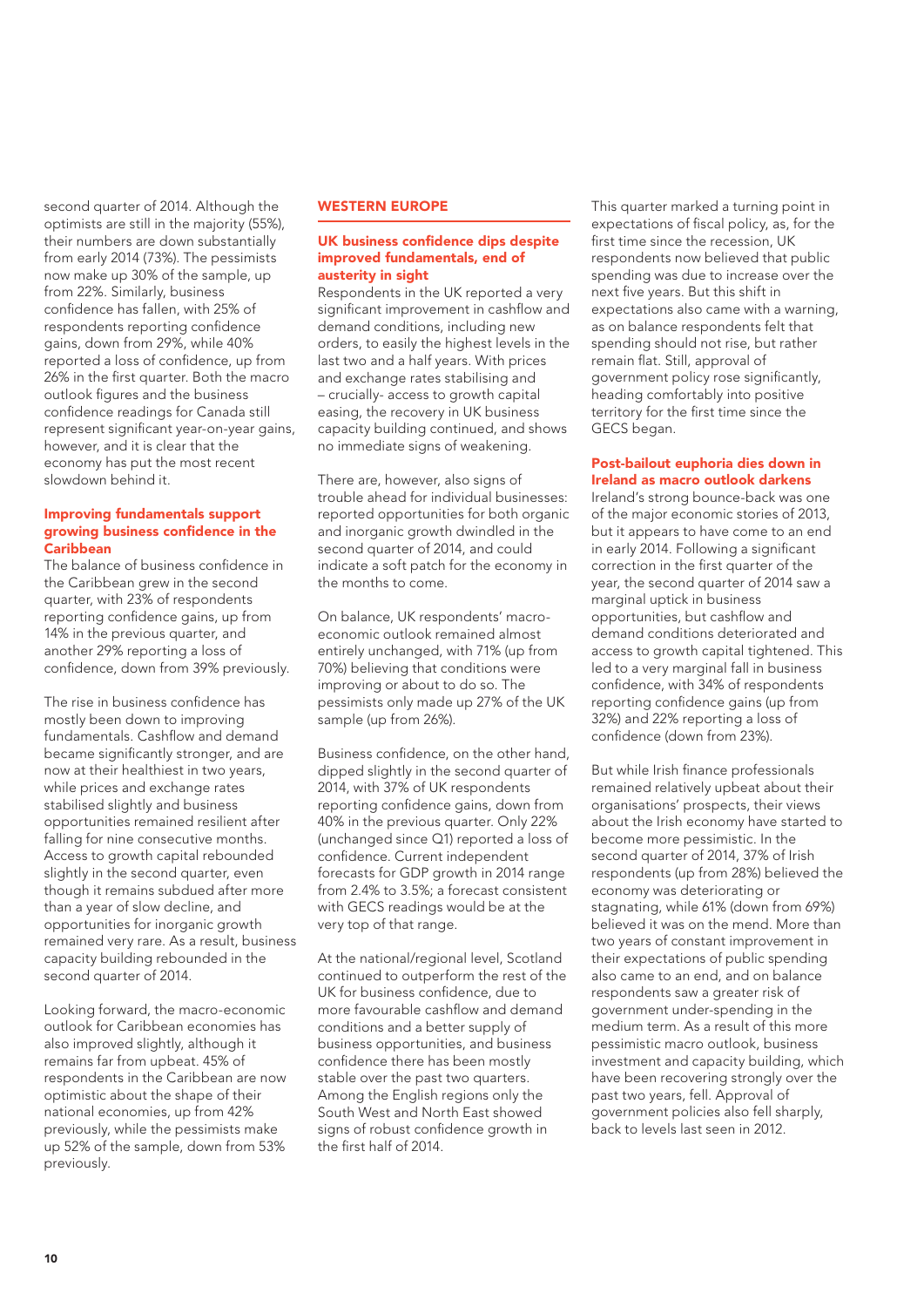#### CENTRAL AND EASTERN EUROPE

#### The region spirals into turmoil as Ukraine crisis intensifies

The second quarter of 2014 saw the unrest in Ukraine erupt into a fullfledged geopolitical crisis. GECS responses in the region were spread between 29 May and 18 June, incorporating the election of a new Ukrainian government and some of the first concrete negotiations between all involved parties. Crucially, fieldwork was closed before the loss of flight MH17.

During this time, cashflow and demand conditions deteriorated substantially throughout the region, which also saw a second consecutive quarter of increased financial instability, with FX rates and input prices fluctuating substantially. Business opportunities also fell for a second quarter, approaching a three-year low. That said, access to growth capital tightened only marginally, and instability created more opportunities for non-organic growth for a number of businesses.

Despite these numerous challenges, in relative terms business confidence in the region inched forward, with 14% of respondents reporting confidence gains (up from 11%) and 55% (down from 56%) reporting a loss of confidence. Part of this was due to an improving macro-economic outlook – 41% (up from 30%) of respondents felt that their national economies were improving or about to do, while the pessimists made up 57% of the CEE sample, down from 69% in early 2014.

#### Buffeted by financial turmoil, Russian businesses hold out hope for better days

In Russia, the business environment has changed substantially in the first half of 2014 and is proving extremely unpredictable. Business opportunities were on the rise before the Ukraine crisis erupted, but have fallen for two consecutive quarters since. More recently, demand and cashflow conditions deteriorated significantly in Q2 2014, ending a nine-month trend for steady growth. Access to growth capital

tightened marginally, and is now below the global average, although it remains up year on year.

Opportunities for non-organic growth, on the other hand, soared in the second quarter of 2014 as businesses saw opportunities to buy assets or other companies. But the most dramatic change can be observed in terms of exchange rate volatility and input prices. FX volatility has been on the rise for just over two years in Russia, and was worse in Q2 2014 than it's been for many years.

Expectations of medium-term government spending fell in the second quarter of 2014, but the downward trend of the past two years has almost certainly been halted. If anything, for the first time in years GECS respondents in Russia seem to believe that government runs the risk of underspending in the medium term.

Despite discouraging fundamentals, the timing of GECS fieldwork (a generally hopeful time in the timeline of recent events) means that business confidence in Russia picked up in the second quarter, with business confidence rebounding after a nearly unbroken 18-month slump. 50% of respondents reported a loss of confidence, down from 66% previously. It is worth noting, however, than no respondents reported confidence gains (down from just 3% previously). Respondents' macro outlook also improved significantly, with 57% (up from just 17%) believing that things were getting better and 43% (down from 79%) believing the economy was deteriorating or stagnating.

#### ASIA PACIFIC

#### New business opportunities prop up business confidence in China, despite a darkening macro outlook

Business confidence recovered in the mainland, returning to levels last seen a year ago. 30% of respondents reported confidence gains, up from 25% in the first quarter of 2014, while 43% reported a loss of confidence, down from 53% previously. In Hong Kong, confidence

also rose marginally, suggesting that the lows of late 2013 have been mostly overcome, but business performance has become much more volatile. 23% of respondents reported confidence gains, up from 10% previously, while 46% reported a loss of confidence, also up from 36%.

The relative buoyance in China was mostly due to greater opportunities for organic growth. In the mainland, readings in this respect were better than at any time in 2013, and in Hong Kong they were better than they've been in at least two and a half years. Despite this, access to growth capital tightened throughout the country.

The recovery in the mainland is clearly more robust. Opportunities for nonorganic growth ticked up and a second consecutive quarter of improving cashflow and demand conditions helped keep spirits high. The opposite was true in Hong Kong, where cashflow and demand deteriorated in the second quarter and opportunities for nonorganic growth – already very low by global standards – fell sharply.

Marginal confidence gains stand in contrast to a deteriorating macroeconomic outlook throughout the country. In mainland China, this change has been mild: 61% of respondents (down from 62%) believe conditions are getting worse or stagnating, against 35% who believe they are improving or about to do so (down from 38%). But in Hong Kong, the macro outlook has darkened significantly: the share of pessimists among the GECS sample has soared from 35% in early 2014 to 62%. Only 35% (down from 52%) are optimistic.

Finally, respondents' expectations of government spending in mainland China fell once again in the second quarter of 2014, suggesting that public investment is not about to stabilise yet. But the overall investment environment appears to be stabilising, and China's slowdown could soon bottom out into a stable 'new normal.'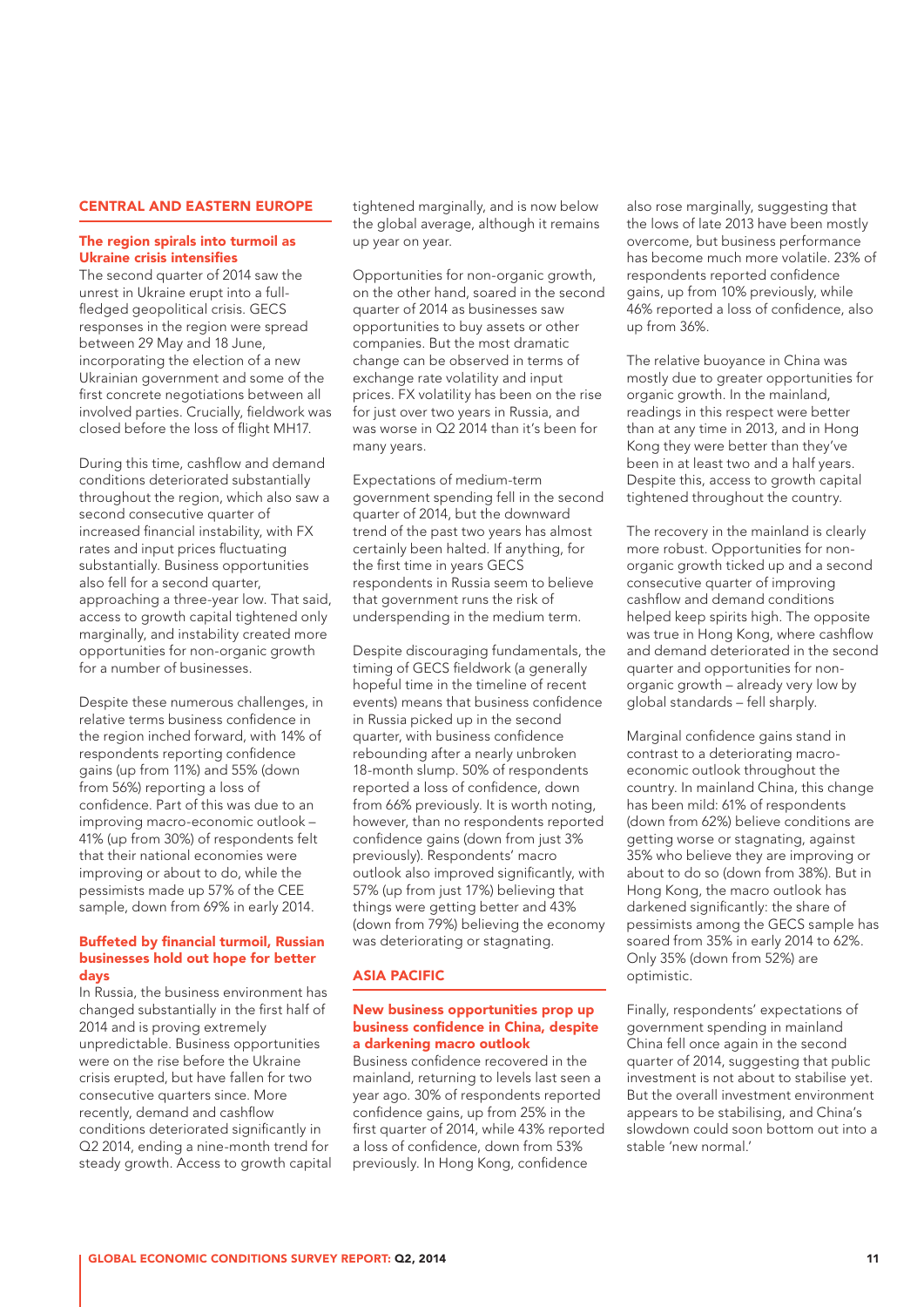#### Good fundamentals and strong government spending send Malaysian business confidence back to postelection highs

Malaysia has been one of the few major ACCA and IMA markets to have genuinely recovered this quarter. Access to growth capital improved substantially in the second quarter of 2014, reaching its best levels in at least two and a half years, and there were signs of a slow return to financial stability, with inflation and exchange rate volatility falling. Additionally, cashflow and demand conditions improved, in line with the broad trend of the last fifteen months. The result was a strong rebound in business capacity building and a smaller uptick in opportunities for inorganic growth, but with growth in the rest of the region facing strong headwinds, opportunities for organic growth fell. Although this development would normally tend to depress business confidence, it has been balanced out by expectations of stronger medium-term growth in government expenditures.

In response to these broadly benign readings, business confidence rose to the highest levels in a year – rivalling the post-election highs of Q2 2013. 18% of respondents reported confidence gains (up from 12%), while 28% reported a loss of confidence – down from 49%. The macro-economic outlook has also returned to post-election levels of euphoria: 37% of GECS respondents in Malaysia believe conditions are improving or about to do so (up from 27% previously), while the pessimists made up 55% of the Malaysian sample, down from 63%.

#### Poor macro outlook and subdued business opportunities in Singapore hold down business confidence, capacity building.

The second quarter of 2014 was a difficult time for the economic recovery in Singapore. Although access to growth capital was more favourable than at any time in the last two and a half years and cashflow and demand conditions improved marginally, business opportunities remained flat.

This combination meant that a surge of funding was directed into asset purchases and inorganic growth while net capacity building by Singaporean businesses fell.

Although these fundamentals might not appear terribly discouraging on their own, they must be seen in the context of a darkening macro-economic outlook for Singapore. Although 42% of respondents (up from 40%) were optimistic, 54% of respondents (up from 40%) believed that conditions were deteriorating or stagnating. As a result, business confidence fell in Q2 2014, ending a two-year trend of confidence gains. Only 15% of respondents reported confidence gains in Q2, down from 29% in early 2014. Singapore's traditionally robust fiscal policies do, however, provide finance professionals with some reassurance. After a whole year of adjusting expectations, respondents in Singapore now appear to believe that government spending levels are just right.

### SOUTH ASIA

#### Post-election euphoria completes India's investment recovery, but weak demand hints at trouble ahead

It is hard to overstate the impact on the regional economy of India's elections, conducted between April and May 2014; fortunately, the immediate aftermath of this is captured by GECS Q2 figures. Prior to Q2 2014, access to growth capital had been tightening for nearly two years, and business capacity building had stalled for a whole year. Both have now bounced back strongly despite fewer business opportunities, as businesses scramble to make up for overdue investment. A lot of funding is probably also being directed into non-organic growth (investments in new assets and acquisitions), for which opportunities shot up to unprecedented levels post-election. A correction is almost certainly due in the next few quarters, as it is not only business opportunities that have dwindled in Q2: cashflow and demand conditions have also tightened.

Business confidence, which soared ahead of the elections in Q1, remained at broadly the same levels, falling only marginally. While 55% of respondents reported confidence gains up from 53%. 27% (up from 21%) reported a loss of confidence. The pre-election boost to respondents' macro-economic outlook, on the other hand, proved more transitory with optimists making up 73% of the Indian sample in Q2, down from 84% previously, and pessimists making up 27% of the sample, up from 16%.

For now, India's new government is benefiting from the well-established 'honeymoon' effect, with government approval ratings among respondents in India swinging into positive territory for the first time in two years. Expectations appear to be of a significant increase in government spending, which respondents have largely welcomed after two years of what they saw as insufficient stimulus.

#### In Pakistan, financial stability and hopes of fiscal stimulus boost investment, but underwhelming fundamentals weigh down the recovery

The second quarter of 2014 was a period of reduced dynamism for Pakistan's economy. Access to growth capital tightened significantly in Q2, and business opportunities remained flat for the third quarter running. As a result, business confidence fell, with 31% reporting a loss of confidence (up from 30%) and 34% reporting confidence gains, down from 43% in early 2014.

However, cashflow and demand conditions improved and recent gains in financial and price stability were not reversed, while opportunities for inorganic growth were more limited than in early 2014. This allowed business capacity building to continue, extending an 18-month positive trend.

These factors provide hope for the medium-term, and ensured that respondents' macro-economic outlook remained positive on balance, changing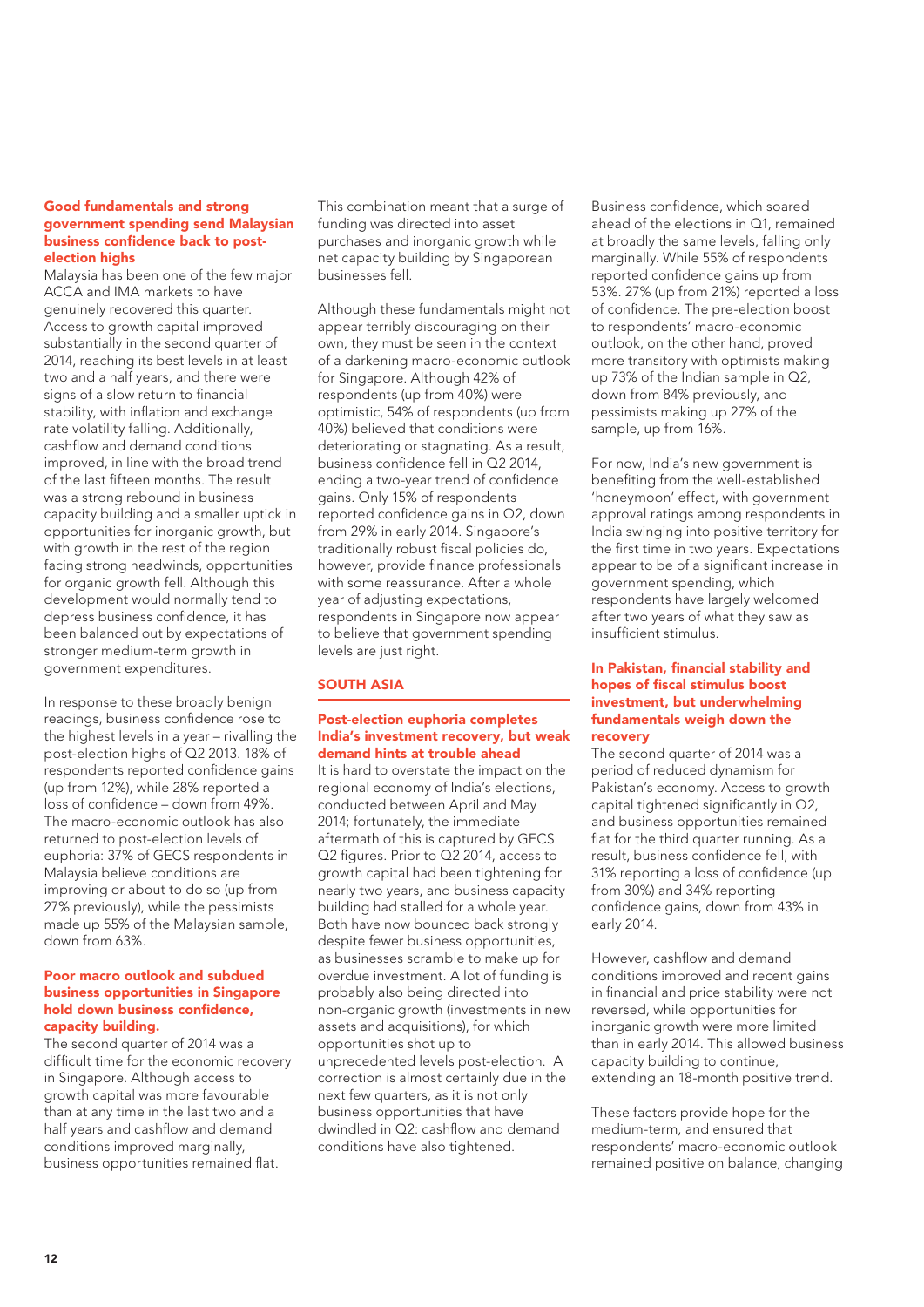only marginally from early 2014. Pessimists made up 41% of the sample in Q2 2014, up from 39% previously, and optimists made up 56% of the sample, up from 55% previously.

A lot of this optimism and confidence, however is premised on relatively aggressive fiscal policy. Expectations of medium-term government spending levels rose in Q2, continuing an 18-month trend towards higher spending. Yet since the turn of the year respondents' appetite for fiscal stimulus has increased even more significantly. Therefore on balance even the expected rapid increase in government spending has come to be seen as inadequate. Since the scope of fiscal policy is not without limits, this development suggests a correction in business confidence and economic outlook may be due relatively soon.

#### The Middle East's moment is over, but the recovery is still healthy

In the Middle East, finance professionals' outlook for their companies and the wider regional economy became less rosy, as the last echoes of the Expo2020 euphoria died down and the recovery resumed its normal course. Business confidence fell significantly in the second quarter of 2014, but remains up year-on-year. 36% of respondents reported confidence gains, down from 41% previously, while 33% reported a loss of confidence, up from 27% in early 2014. The macroeconomic outlook for the region's economy followed the same pattern, falling slightly while remaining up year-on-year. Of the total Middle East sample, 32% were pessimistic about the state of their national economies, up from 29% in early 2014, while 62% were optimistic, down from 63% earlier.

It is easy to explain this trajectory of confidence and economic sentiment because it directly reflects all economic fundamentals in the region. Having soared throughout 2013, and in early 2014, business capacity building slowed substantially, although it is still up year-on-year. Similarly, cashflow and demand conditions tightened in the

latest quarter, following nine months of solid improvement, and business opportunities fell after six months of gains. Opportunities for inorganic growth through asset or company acquisitions appeared to have peaked a little earlier, but nonetheless they too fell in Q2. Only access to growth capital continued to ease for a second consecutive quarter, a trend which should translate to more investment if business opportunities recover.

Note: The GECS fieldwork period included the fall of Tikrit, Iraq to the ISIS militant group and the group's widespread media coverage, but not the renewed conflict in Gaza.

#### African business confidence reaches five-year low as crisis mentality takes hold

The second quarter of 2014 was a particularly difficult time for many African economies, with GECS recording the worst business confidence levels in five years. 45% of respondents in Africa reported a loss of confidence, up from 36% in early 2014, while only 28% (down from 33%) reported confidence gains. Confidence was down throughout the real economy, among large financials and in the public sector.

This level of pessimism wasn't down to a poor macro-economic outlook among respondents in Africa. This became only marginally more negative since early 2014, with 42% of respondents (up from 41%) believing that conditions were deteriorating or stagnating. The majority remain optimistic: 55% (down from 57%) believe that conditions are improving or about to do so.

Fundamentals can explain some of the fall in business confidence. Access to growth capital became more difficult, cashflow and demand conditions deteriorated, and input prices and exchange rate volatility remained elevated. However, business opportunities rose marginally and opportunities for inorganic growth through business acquisitions or asset purchases remained stable. As a result, business capacity building rose in the second quarter of 2014.

But most importantly, it appears as though a crisis mentality has taken hold among respondents in Africa. Further analysis by ACCA and IMA reveals that business confidence has steadily become decoupled from business opportunities since Q2 2013, and increasingly tied to government spending. Over the last two quarters, business confidence has also become unresponsive to the supply of growth capital. Finally, in the latest quarter business confidence has become more sensitive to fears of unsustainable government finances as well as cashflow and demand. These are all signs of businesses worried about survival, and of a looming crisis.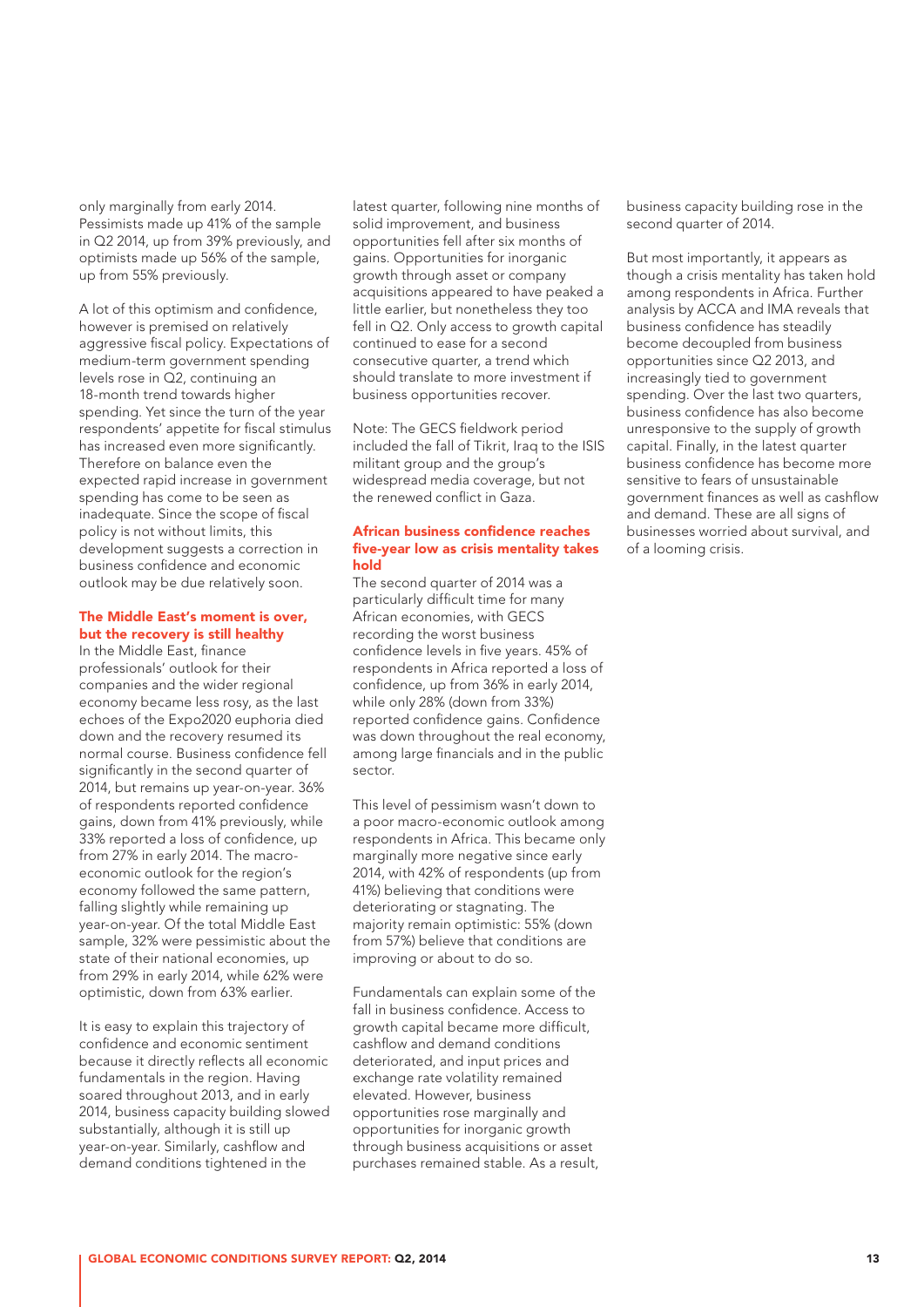# **Conclusions**

The second quarter of 2014 has been a very difficult time for the global economy, and it is important not to mistake the relative calm of GECS' aggregate global indices for a sign of growing stability. In Eastern Europe and the Middle East, geopolitical risk is on the rise; in Africa, GECS readings suggest a new downturn or worse might be brewing. Members in large (Western) financials are losing confidence rapidly.

This is probably the first time that a GECS report has had to include so many caveats regarding the timing of the underlying fieldwork. This is a measure of the density of political and economic developments in the second quarter of 2014, and the difficulty more generally of capturing a representative picture of the global economy.

Even with real-time information to hand, the job of economic forecasters and decision-makers is not enviable at the moment. With few major markets genuinely pulling their weight in the recovery and significant downside risks on the horizon, it is almost certain that the year 2014 is unlikely to ever live up to early growth forecasts. This would suggest that the much-anticipated round of monetary policy tightening among developed economies may have to wait even longer. Yet measures of economic dynamism across regions are, broadly speaking, on the rise. Businesses may be building capacity faster than they are using it up at the moment, but this cannot be the case for long.

The last few quarters of GECS have also demonstrated how far-reaching the impact of one-off economic events can be, from the US Government shutdown to the awarding of Expo 2020 or the recent Sino-Russian gas deal. The power of elections to fire economic sentiment is also plain to see in the case of India, as it was previously in the case of Malaysia or Pakistan in 2013. As with all such cases, sentiment eventually returns to normal but if a change in the economic narrative can be used to encourage investment, then such episodes can be growth-enhancing.

ACCA and IMA will continue to monitor economic developments in 2014, with an eye to the emerging risks around the world. What we know for certain is that, in times like these, having access to the kinds of complete professionals that can help steer businesses through economic turbulence is more important than ever.